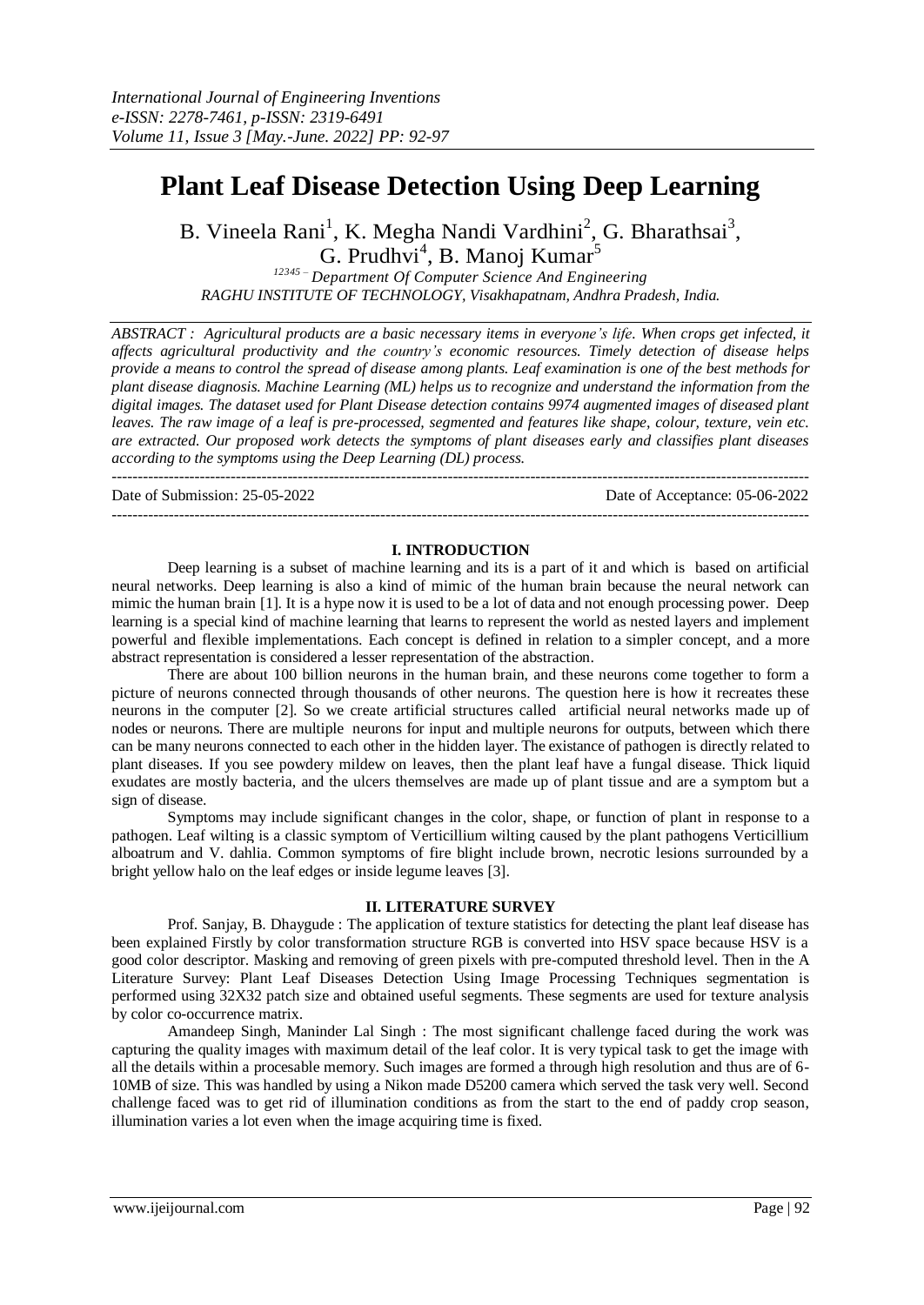## **EXISTING SYSTEM**

In the existing system, due to low contrast between the leaf and disease, the results were not accurate and our model should be designed for augmented or low contrast image dataset, but no paper has used the parameters that make our image data augmented.

### **PROPOSED SYSTEM**

More noise is removed during the pre-processing step, due to which the disease on image is visible properly. Training image data augmented and train our model for low-resolution images. After cnn model compilation, another algorithm (k-fold cross validation) is verified for cross check of accuracy of our model.

### **III. DATASET**

In our experiments we used three different formats for the Plant Village dataset which contains 6 different types of fruit leaves. We ran the experiment first with images of colored leaves and then with images of segmented leaves from the same dataset. Segmented images have a smoother background, which can provide more meaningful information that is easier to analyze. Finally, we used grayscale images from the same dataset to evaluate the performance of the implemented methods. All leaf images were divided into two sets, a training set and a test set.



**IV. SYSTEM ARCHITECTURE**



# **Fig : Architecture diagram**

The architecture of the system has a database of all plant leaf diseases we considered. The module is trained number of times to achieve maximum accuracy. When a new image is passed to the module, its features are compared against already trained features in the database [7]. Then the correct result will be given.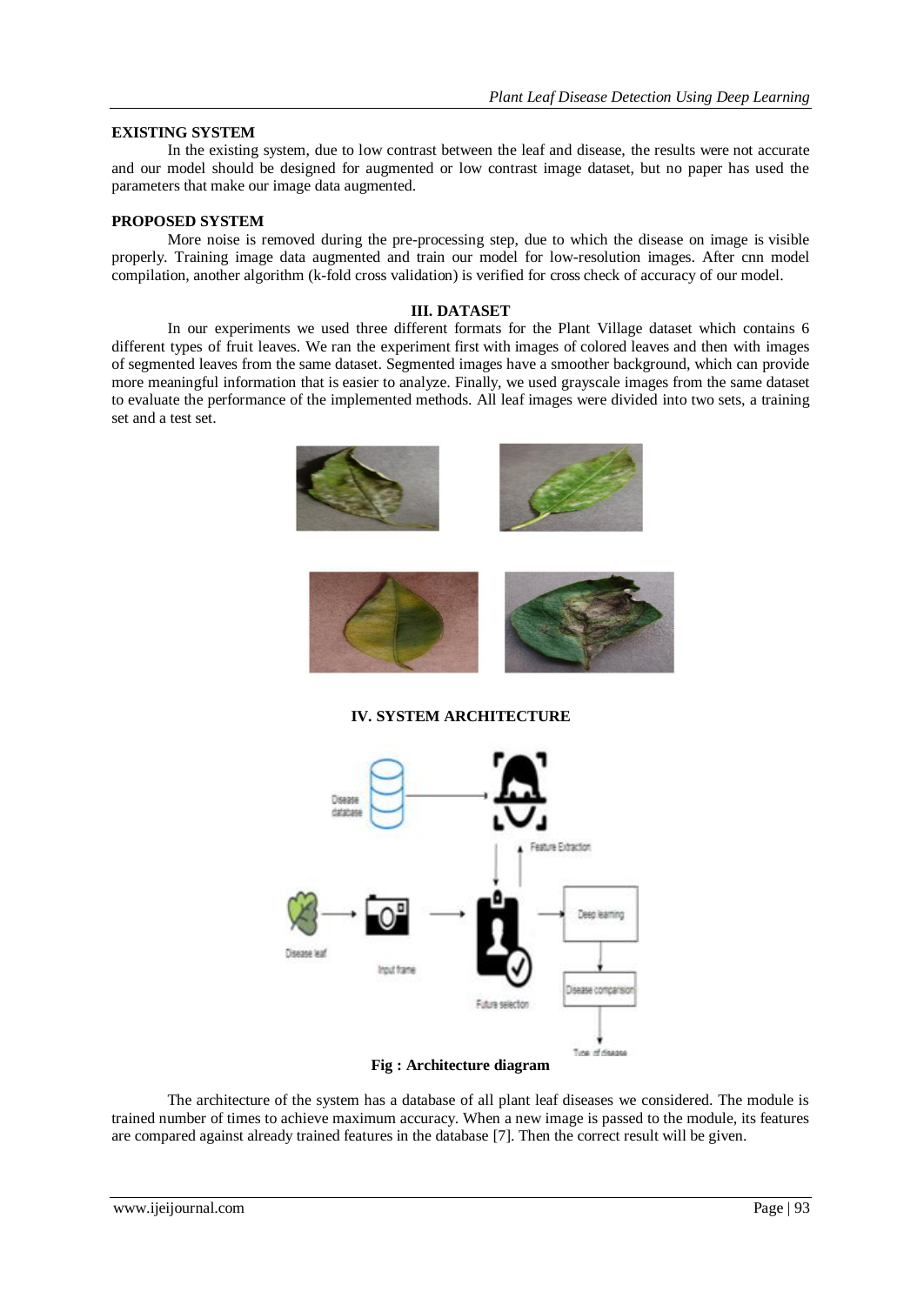# **V. LIBRARIES**

**Pandas:** Panda is one of the most powerful and useful machine learning tools which helps in cleaning and analyzing data. It has functions that are used to test, clean, convert, and visualize data. Pandas library is an open source Python package built on top of Numpy by Wes McKinney.

**Numpy:** Used to perform various math and science tasks. It contains many advanced mathematical functions that work with multidimensional arrays and matrices, as well as mathematical concepts such as arrays and matrices.

**Cv2:** Can be used for tasks like face recognition, relative tracking, mark detection, etc. It provides standard software for computer vision applications and is designed to speed up the use of machine vision.

**PIL:** PIL is very important library and it stands for Python Imaging Library. The library supports a variety of image formats, including the popular JPEG and PNG formats.

**Skimage:** An open source Python package type for image preprocessing. It provides easyily usable features for reading, displaying, and saving images.

**Scipy :** Scientific Python, also known as Scipy, its is a Python numerical processing library. It is well known for some built in features for various mathematical problems frequently encountered in Machine Learning.

**Sklearn.utils:** This is a collection of various machine learning resources based on scikitlearn's fit / transform paradigm aimed at the common ecosystem and pipeline integration. The focus will be mostly on preliminary consideration and feature selection.

The sklearn library combines multiple powerful machine learning and mathematical modeling tools, which also includes division, deceleration, integration, and helps in reduction of size.

**Keras:** Keras is a powerful and easy-to-use Python library for developing and testing in-depth learning models. It encapsulates the mathematical libraries of Theano and TensorFlow and allows you to define and train neural network models with a few lines of code.

**Tensorflow:** TensorFlow is an open source platform for creating machine learning apps. It is a symbolic mathematical library that uses data flow and a diversified system to perform various tasks that focus on training and understanding deep neural networks.

**Os:** The OS module in Python provides functions for creating and extracting a directory (folder), downloading its contents, modifying and indexing the current index, etc. So, import it using the os import statement before using its functions.

# **VI. CNN MODEL STEPS**

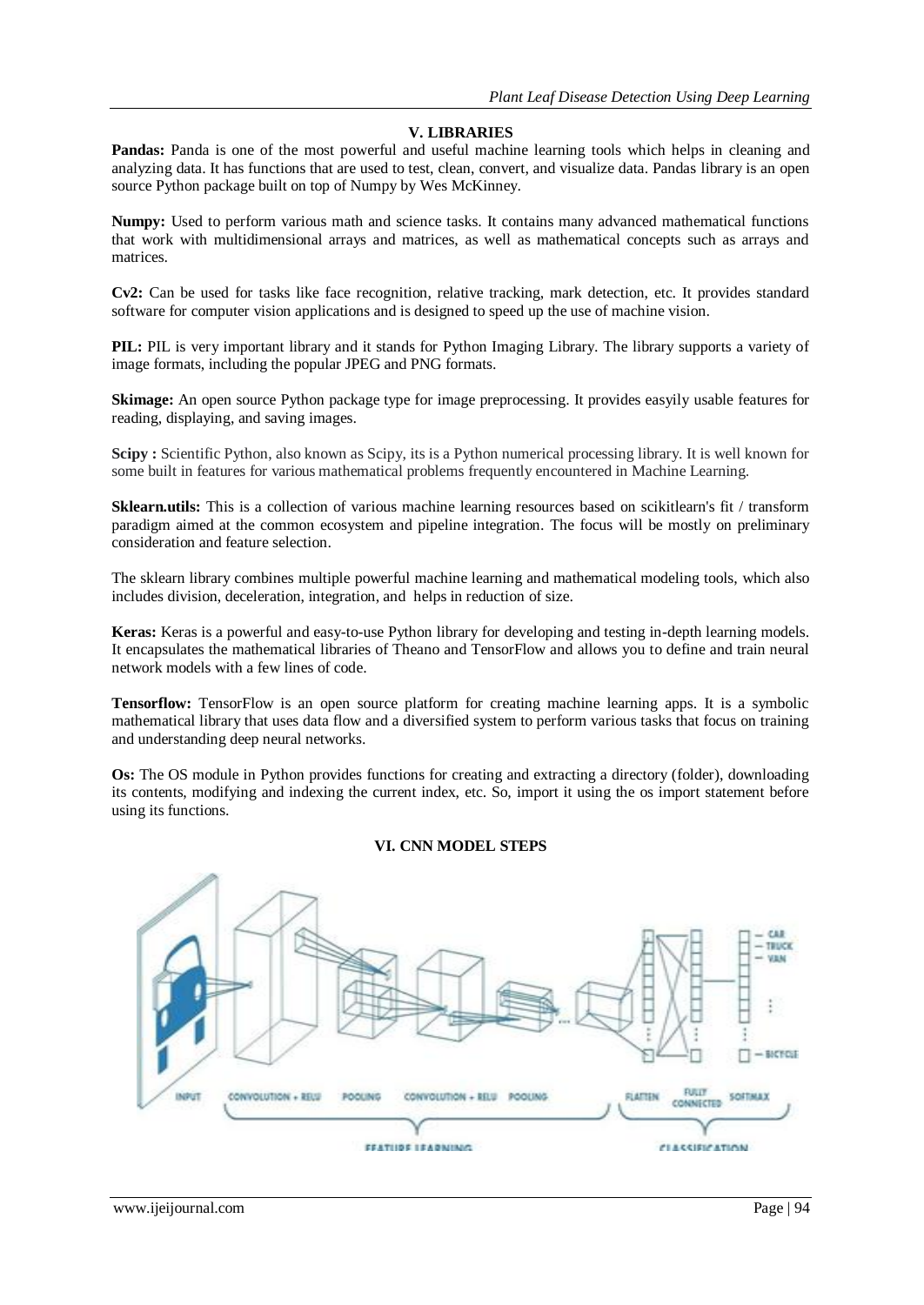**Conv2D:** A layer for compositing the images into multiple images activation is the activation function.

 **MaxPooling2D:** It is used to max pool the value from the given size matrix and the same is used for the next 2 layers.

- **Flatten:** It is used to flatten the dimensions of the image obtained after rotating it.
- **Dense:** It is used to make it fully connected model and hidden layer.

**Dropout:** It is used to avoid overfitting on the dataset and is dense if the output layer contains only one neuron which decides to which category image belongs.

 **Image Data Generator**: It's miles that resizes the image, applies shear in some variety, zooms the image and does horizontal flipping with the image. This photograph data Generator consists of all possible orientation of the photo [6].

### **VII. K-CROSS VALIDATION**

**Epochs**: It tells us the range of times a version can be educated in forward and backward skip.

**Validation procedure**: Validation data is used to feed the validation/test data into the version. Validation steps denotes the range of validation/check samples.



 Cross-validation is tresampling procedure used to evaluate machine learning models on a limited data sample.

 The system has a unmarried parameter referred to as ok that refers to the number of groups that a given information pattern is to be split into. As such, the system is often referred to as ok-fold move-validation. while a selected price for k is chosen, it is able to be utilized in area of okay within the reference to the model, such as k=10 becoming 10-fold cross-validation.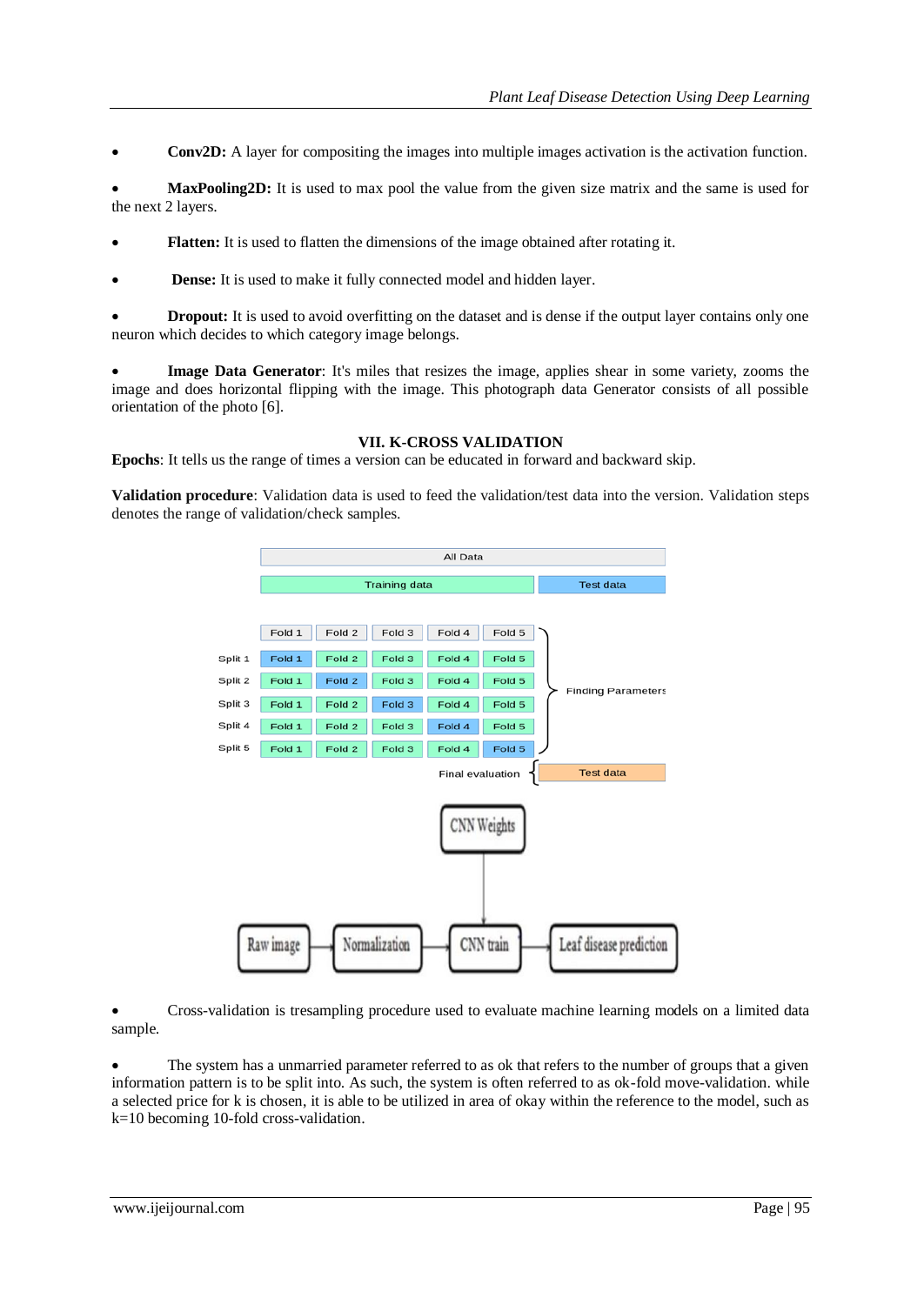# **VIII. TRAINING AND TESTING**

The dataset is preprocessed inclusive of photo reshaping, resizing, and tabular conversion. similar processing is likewise achieved on the test picture. A facts set including about 6 distinct types of foliar diseases is collected, from which any photograph can be used as a test photo for the software program.



The training dataset is used to train the model (CNN) to identify test images and the diseases. Dense, Dropout, Activation, Flatten, Convolution2D, and MaxPooling2D these all are the layers present in CNN [8]. After successfully training the model, the software can identify diseases if plant species are included in the data set. After successful training and preprocessing, the test image is compared to the trained model to predict disease.

If a model finds any new image to predict its outcome, The model predicts any one of the classes from the 6 classes mentioned before. Here the test image we have given is potato leaf with septoria leaf spot [10].

# **IX. RESULTS**

The results shown in this section refer to database wide training, including both the original and enhanced images. Convolutional networks are known to be able to learn features when trained on larger datasets, so the results obtained on the original image alone cannot be examined.

The algorithms training will give the 98.7 accuracy and the dataset is spilt and detect the leaf is healthy or unhealthy.



### **X. CONCLUSION**

The focus was on how to predict plant disease models using CNN models using images from a given dataset (trained dataset) and past field datasets.

This provides the following insights into the prediction of plant leaf disease. Because the system processes the maximum number of plant leaf types, the farmer can learn about leaves that have not yet grown and list all possible plant leaves so that the farmer can decide which crop to grow.

The system also takes into account historical data so that farmers can get an idea of the demand and value of various plants in the market.